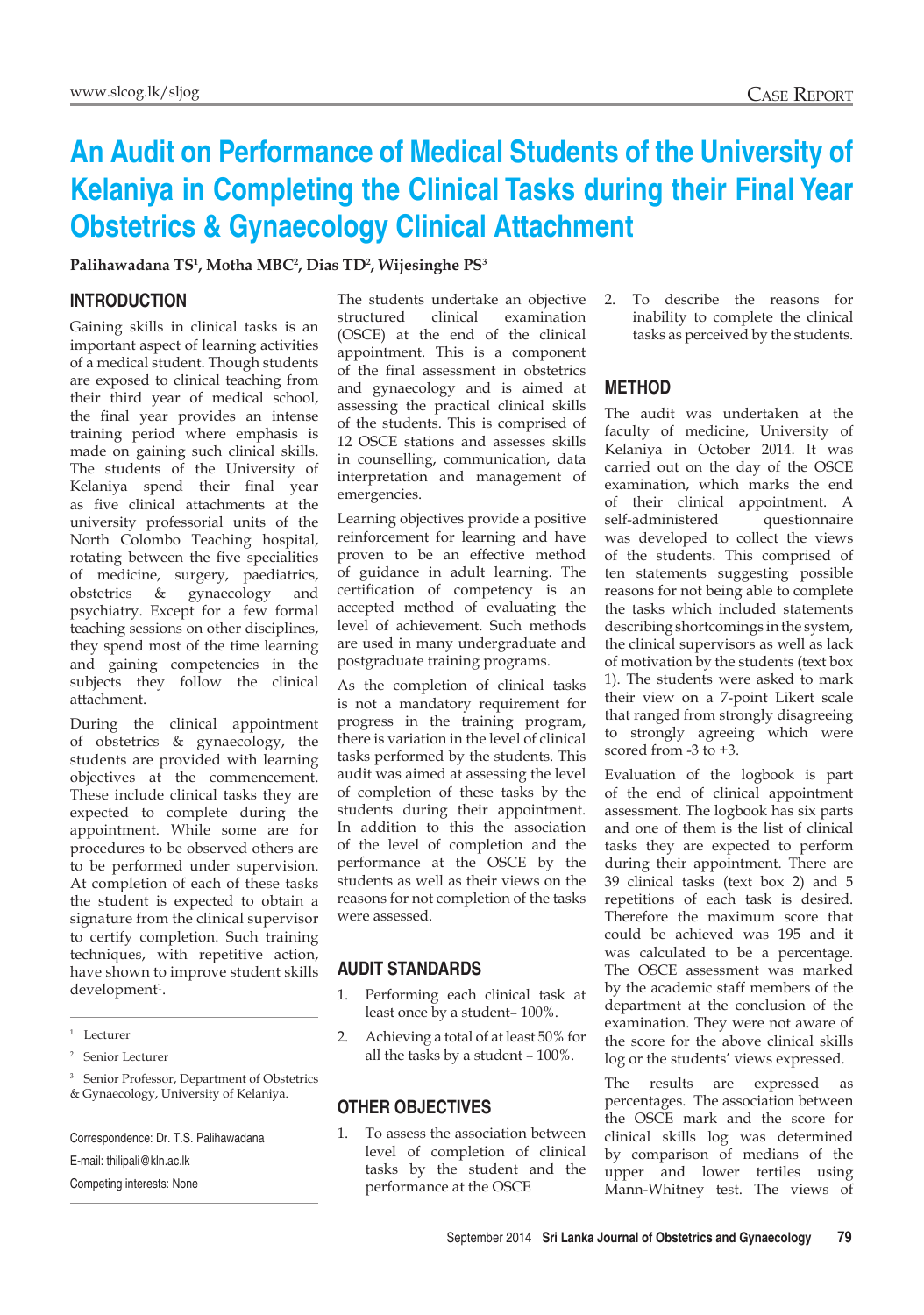|                                                       | Text Box 1. The statements given to students as possible explanations for<br>non-completion of clinical tasks list |  |  |  |  |  |  |
|-------------------------------------------------------|--------------------------------------------------------------------------------------------------------------------|--|--|--|--|--|--|
| The statement to be marked on a 7- point Likert scale |                                                                                                                    |  |  |  |  |  |  |
| 1                                                     | Learning objectives were not clear to me                                                                           |  |  |  |  |  |  |
| $\overline{2}$                                        | Instructions on the first day of the appointment were not clear to me                                              |  |  |  |  |  |  |
| 3                                                     | The time was not adequate for me                                                                                   |  |  |  |  |  |  |
| 4                                                     | There was not enough clinical material in the ward                                                                 |  |  |  |  |  |  |
| 5                                                     | The ward staff was not supportive                                                                                  |  |  |  |  |  |  |
| 6                                                     | The patients were not cooperative                                                                                  |  |  |  |  |  |  |
| $\overline{7}$                                        | Clinical supervisors were not available to get signatures                                                          |  |  |  |  |  |  |
| 8                                                     | I did not think it is useful to do all that work                                                                   |  |  |  |  |  |  |
| 9                                                     | I did not have enough self-motivation                                                                              |  |  |  |  |  |  |
| 10                                                    | My learning methods are different to what was expected                                                             |  |  |  |  |  |  |
|                                                       |                                                                                                                    |  |  |  |  |  |  |

the students on possible reasons for non-completion of tasks were scored according to the Likert scale score and the cumulative score for each statement was calculated. The head of the department approved the audit and permission to carry out the audit and the use of OSCE marks was granted by the dean of the faculty.

## **Results**

The audit included 37 students who sat the OSCE assessment on that day. All consented for participation and were included in the analysis.

None of the students had completed all tasks 5 times achieving a full score. No student had completed all tasks at least once. The best performance was 38 of 39 procedure performed at least once by one student while the worst was one student who had not done 28 of the 39 tasks at least once during the appointment. The number of students who obtained 50% or more for the clinical tasks was only 6 (16%). None of the tasks were performed five times by all the students. There was no task that was not done by every student at least once. However, one task (task number 39) was not done at least once by 33 students and another (task

number 16) by 31 students making them the least undertaken tasks. The average number of times performed for each task is shown in figure 1.

The mean OSCE mark for the students was 70.7% (SD 10.3). There was no correlation demonstrated between the score for completion of clinical tasks in the logbook and the performance at the OSCE assessment. The medians of the OSCE mark for upper and lower tertiles according to clinical task log score were 74.5 and 73.5 (p=0.931), respectively.

The students' agreement or disagreement with each of the responses is shown in figure 2. Of the possible reasons given to students, lack of time to complete the tasks (statement 3) was the factor most students agreed on. This was the only factor that had a positive cumulative score on the Likert scale. This was followed by the statements such as unavailability of the clinical supervisors (s7), thinking all that work is not needed (s8), lack of selfmotivation (s9) and the instructions at commencement being not clear (s2). The statements students mostly disagreed included patients not being cooperative (s6), thinking all that work is not needed (s8), lack of clinical material (s4) and ward staff not being supportive  $(s5)$ .

| Text Box 2. The clinical tasks to be performed / observed by the students during their clinical appointment |                                 |    |                                           |                |                                    |  |  |
|-------------------------------------------------------------------------------------------------------------|---------------------------------|----|-------------------------------------------|----------------|------------------------------------|--|--|
| To be performed under supervision                                                                           |                                 |    | To be performed under supervision         | To be observed |                                    |  |  |
|                                                                                                             | Take an obstetric history       | 14 | Advice on contraception                   | 27             | A dating scan                      |  |  |
| $\overline{c}$                                                                                              | Take a gynaecological history   | 15 | Write LSCS operation notes                | 28             | A mid-trimester scan               |  |  |
| 3                                                                                                           | Obstetric examination           | 16 | Removal of sutures                        | 29             | A fetal wellbeing scan             |  |  |
| 4                                                                                                           | Gynaecological examination      | 17 | Venepuncture                              | 30             | Cervical smear test                |  |  |
| 5                                                                                                           | Assessment of Bishop score      | 18 | Set up an intravenous drip                | 31             | Taking a high vaginal swab         |  |  |
| 6                                                                                                           | Setting up an oxytocin infusion | 19 | Set up a blood transfusion                | 32             | Insertion of a ring pessar         |  |  |
| $\overline{7}$                                                                                              | Maintain a partogram            | 20 | Do ward tests for urine albumin and sugar | 33             | Low forceps delivery               |  |  |
| 8                                                                                                           | Management of labour            | 21 | Fill investigation forms                  | 34             | Vacuum delivery                    |  |  |
| 9                                                                                                           | Repair of episiotomy            | 22 | Prepare for gynaecology surgeries         | 35             | Twin delivery                      |  |  |
| 10                                                                                                          | Catheterization                 | 23 | Assist at gynae surgery                   | 36             | Breech delivery                    |  |  |
| 11                                                                                                          | Prepare patients for LSCS       | 24 | Write operation notes for minor surgeries | 37             | Manual removal of placenta         |  |  |
| 12                                                                                                          | Assist at LSCS                  | 25 | Write operation notes for major surgeries | 38             | Repair of vaginal / cervical tears |  |  |
| 13                                                                                                          | Advice on postnatal exercise    | 26 | Write diagnosis cards                     | 39             | Resuscitation of a shocked patient |  |  |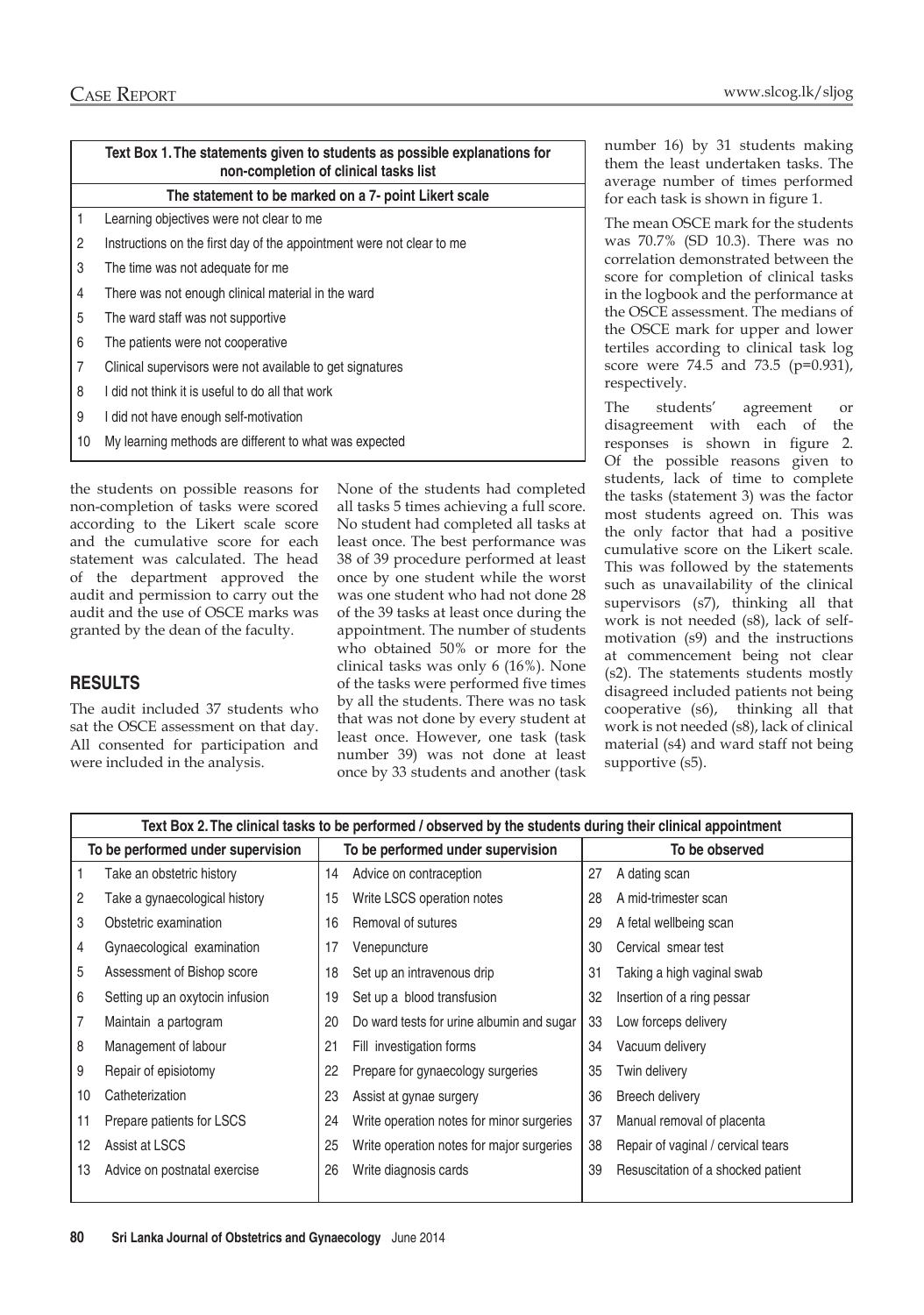

**Figure 1. The average number of times for each procedure done by the medical students during the clinical appointment**

**Figure 2. The cumulative score on the Likert scale for each statement as expressed by the total student sample**



## **Discussion**

This audit was able to demonstrate some important aspects in the clinical appointment of medical students during their final year. Their completion of the clinical skills listed in the logbook was very unsatisfactory. They were far below the desired targets. None of the

students had all skills completed at least once. Only 16% of students had achieved a level of 50% in completing the skills list, a level well below the expected 100%. Many reasons may have contributed to this complacency by the students. The non-mandatory nature of the tasks may have worked as a deterrent for the students to complete the list. Also the high

number of competency certification may have put a heavy burden on the clinical supervisors that is not easy to be met. Some tasks which the students undertake independently, such as filling up of investigation forms, may have made it difficult for them to obtain signatures since clinical supervisors will not be present at all times. Other effects can also co-exist, such as gender-based differences in training opportunities, which we did not assess in our study<sup>2</sup>.

We could not demonstrate any significant correlation between the level of completion in the clinical tasks and the marks obtained at the OSCE assessment. Previous studies have shown positive correlation with performance at assessment after a training program3 . It is difficult to hypothesize the exact reasons for lack of such a relationship. The possible reasons could be that the log of work does not reflect the actual work undertaken by the student, the overall score of the clinical log does not correlate well with the clinical skills of the students while the possibility of the OSCE not assessing the clinical skills of a student also exist. Timing of the training, such as introduction of training early in the curriculum, also have an impact on development of other skills such as student confidence and team building skills<sup>4</sup>.

To our knowledge this is the first such audit performed among medical students to assess their level of completing clinical tasks and their attitude towards non-completion in a Sri Lankan setting. The findings of the audit were discussed at an audit meeting of the clinical department and further action was suggested to improve performance. These recommendations included review of the clinical tasks list and making the important skills mandatory. Such an approach would be compliant with the competency based training for essential skills. Also the number of repetitions required for each task should be critically looked at based on the requirement and the availability of clinical material. The place of other methods such as focused proficiency based training methods to teach skills, which have proven to be effective,